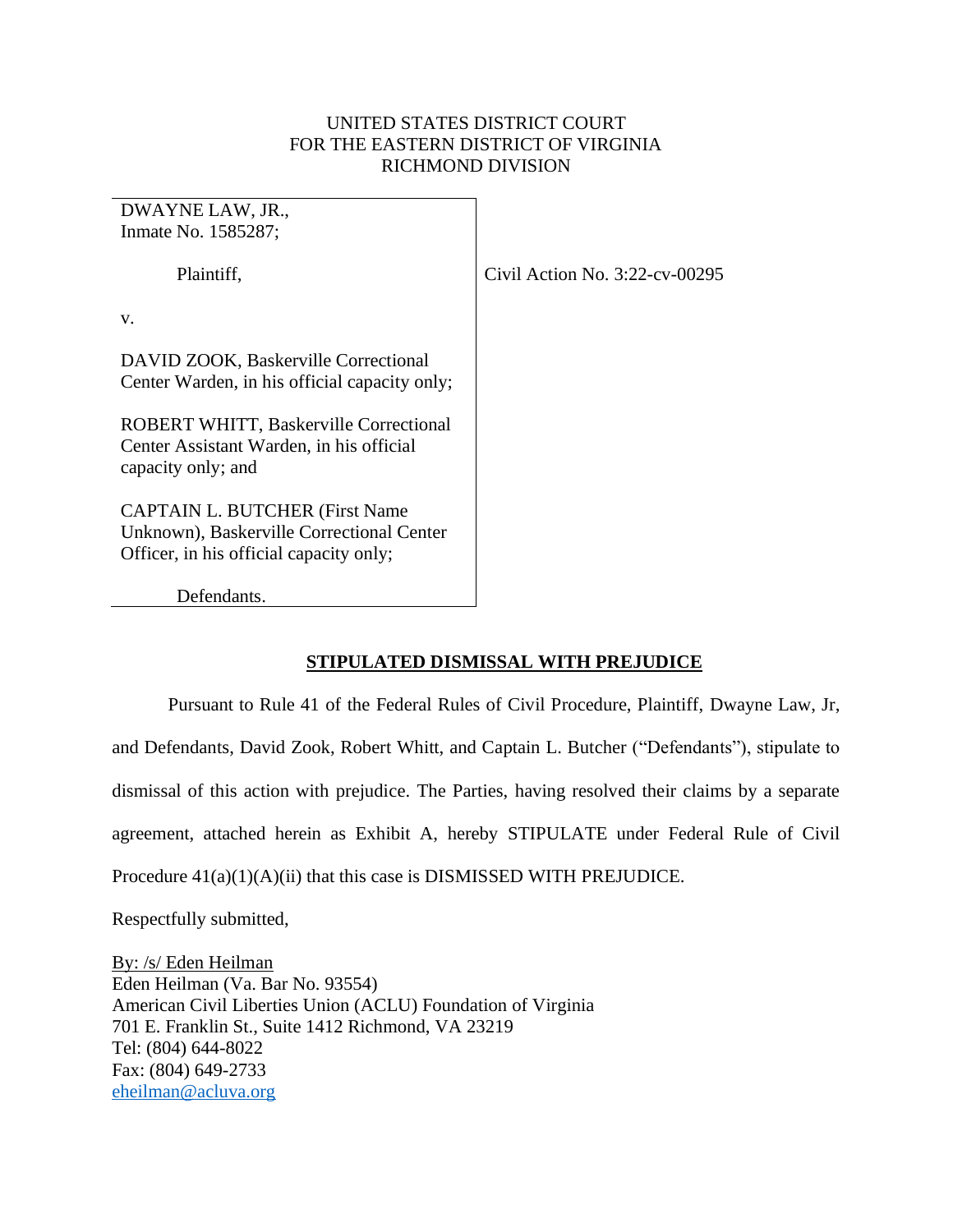Christopher Godshall-Bennett (DC 1780920)\* Reem Subei (OH 0092650)\* Muslim Advocates P.O. Box 34440 Washington, D.C. 20043 Tel: (202) 873-1550 Fax: (202) 508-1007 [christopher@muslimadvocates.org](mailto:christopher@muslimadvocates.org) [reem@muslimadvocates.org](mailto:reem@muslimadvocates.org)

\*Admitted *pro hac vice*

*Counsel for Plaintiff*